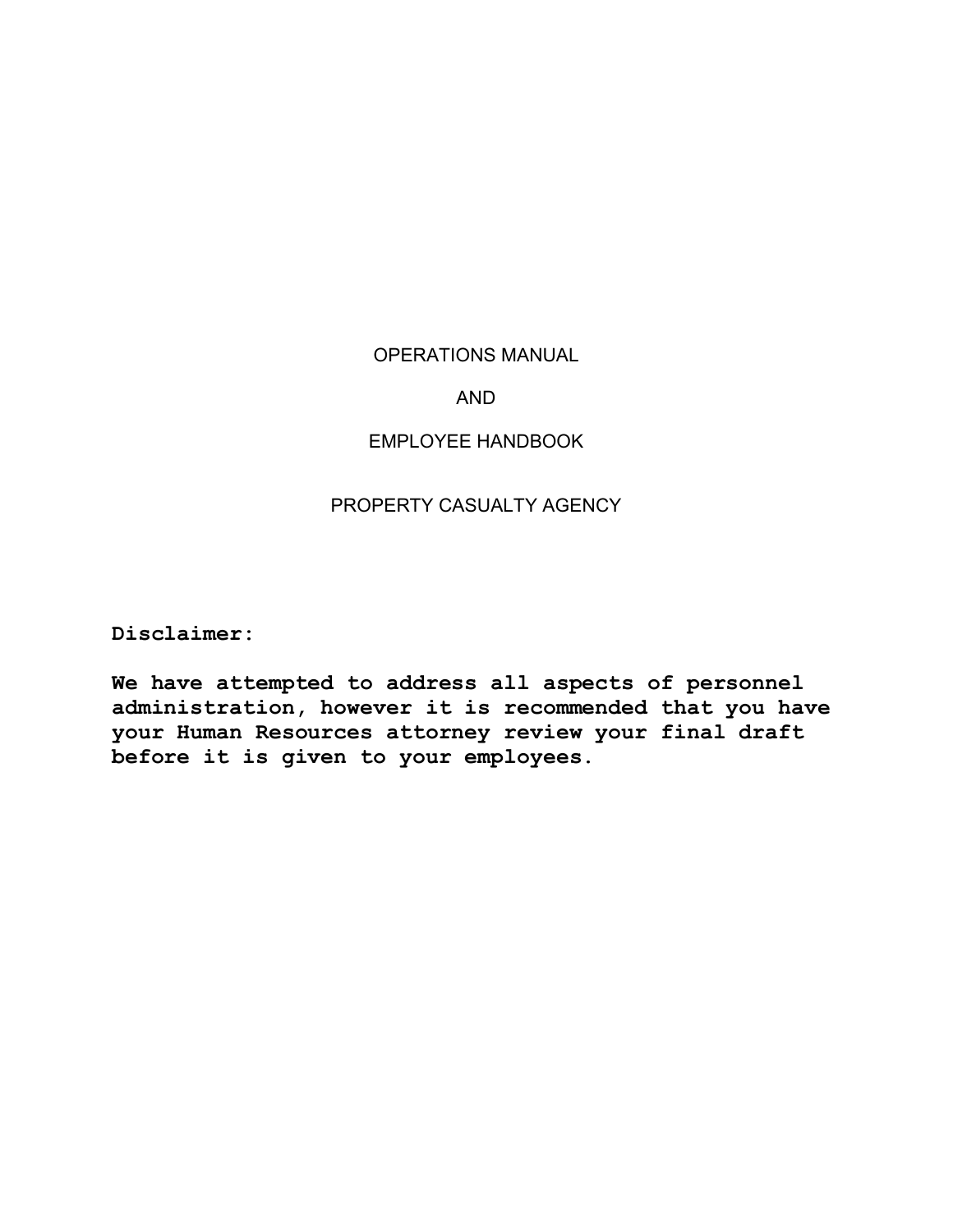# The Employee Handbook and Agent's Guide for Establishing Job Descriptions, Salary Ranges and A Performance Review System

## TABLE OF CONTENTS

| Section                                 | Number |
|-----------------------------------------|--------|
| Forward                                 |        |
| Employee Handbook                       |        |
| Performance Review                      |        |
| Position Descriptions and Salary Ranges |        |
| Employment Contract (Non-Sales)         | ↳      |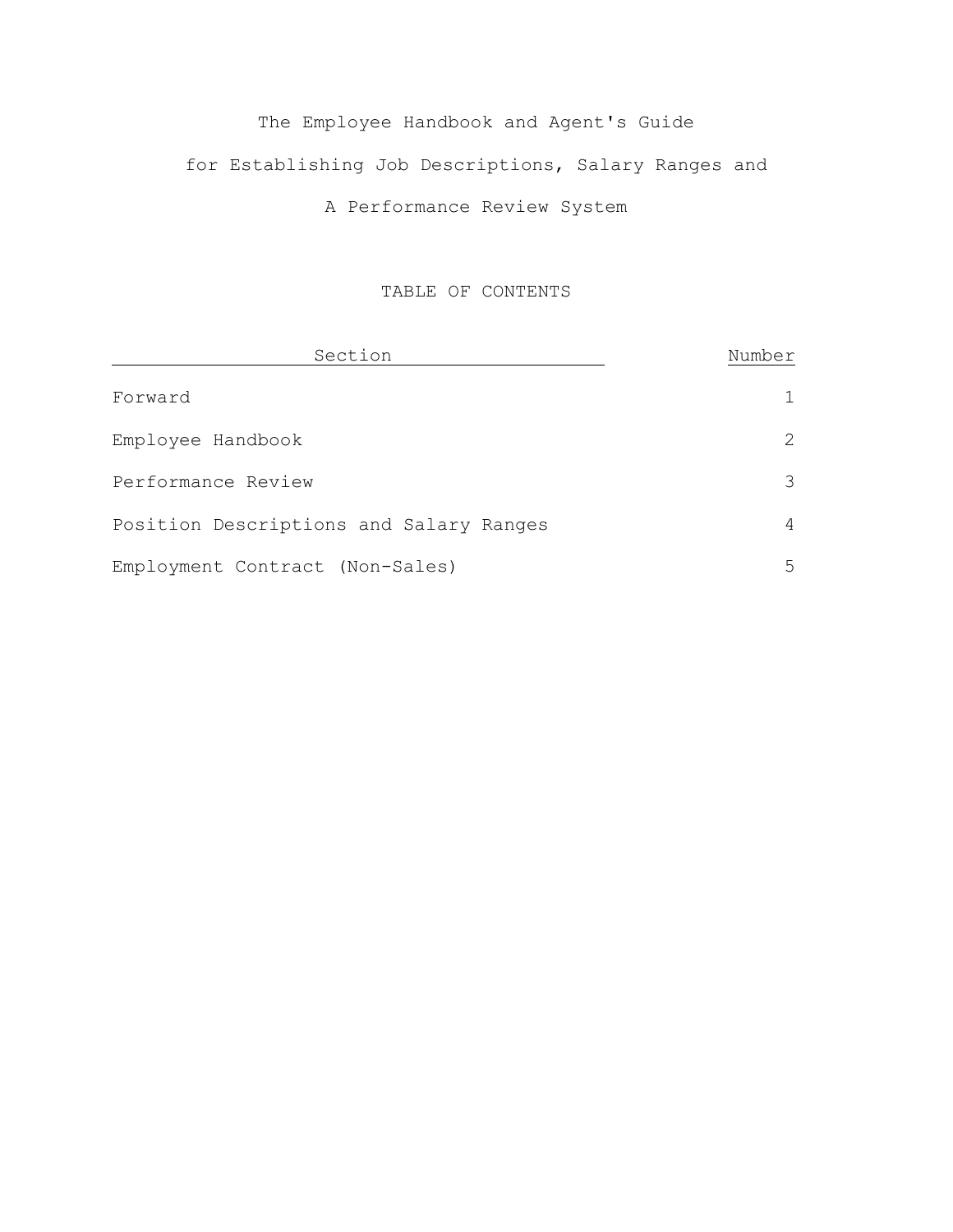#### **WELCOME!**

I hope you find «1» a pleasant place to work and that our relationship will be mutually beneficial and long lasting. Ours is a team effort; every job is vital to the success of the company. Each person is important in this team effort.

As independent insurance brokers, we have really only three things to sell--price, product, and service. We have somewhat limited control over the first two, however, we have total control over the service we provide our clients. Your help in providing the very best service possible to our clients will not only help assure our success as a company, but will be personally rewarding to you.

Our company has grown substantially in every respect over the past several years. This growth has been based on each employee's contribution toward quality, productivity and service to our clients. With your help, growth will continue and we shall all benefit.

This handbook has been published to assist you in better understanding the operating philosophies, policies and benefits established within «1». This is only a summary booklet. In any situation where there is confusion, the actual policy document will govern.

I hope you will be happy here and that together we will prosper and be able to share in the rewards of accomplishment.

Sincerely,

«3» President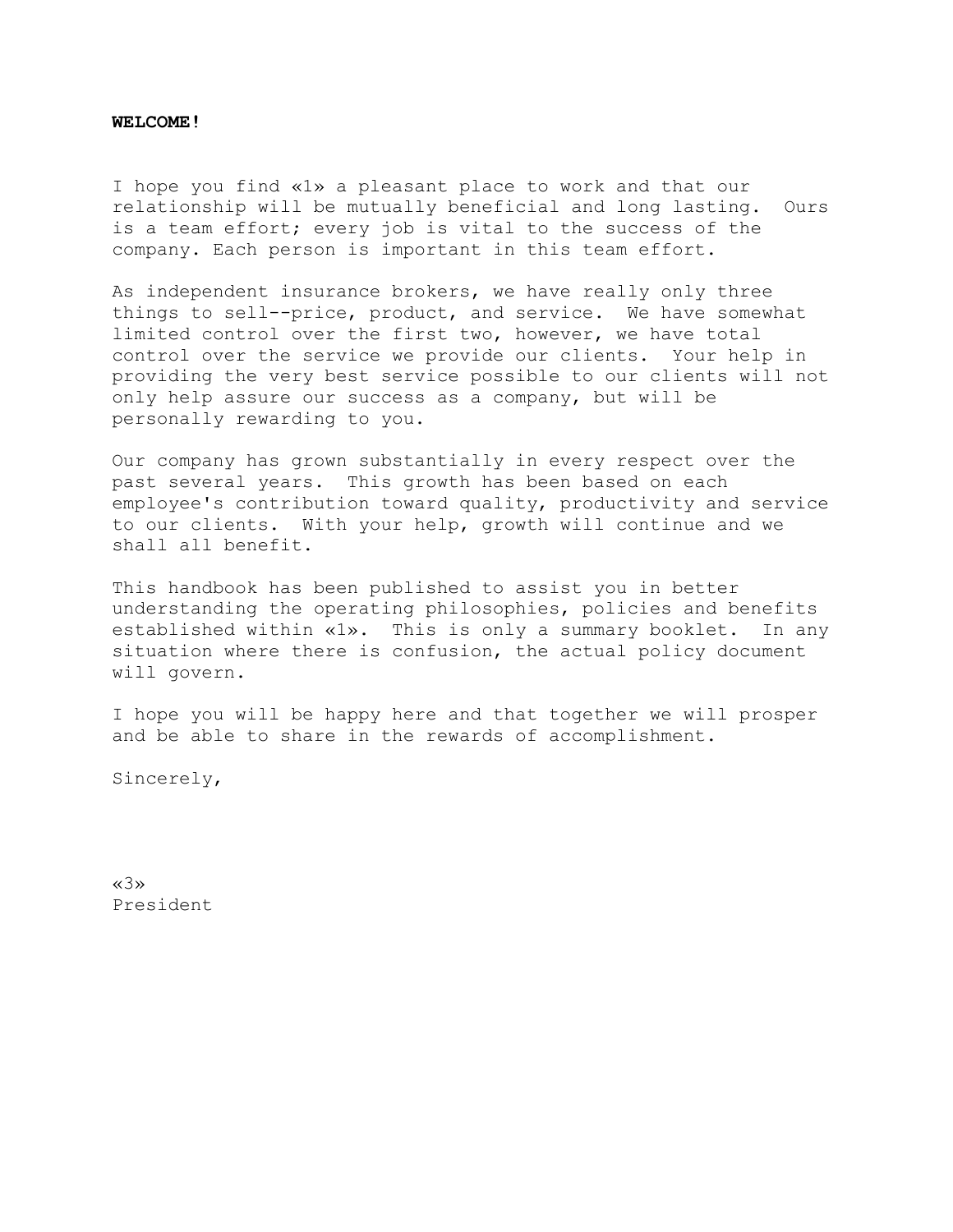#### **HOW TO USE THIS EMPLOYEE HANDBOOK**

This Employee Handbook is provided for your use as a ready reference and is a summary of most of our personnel policies, work rules and benefits. It is designed to acquaint you with «1» as quickly as possible. In order to fully administer our programs, it is essential that all employees familiarize themselves with these contents.

While we expect to continue offering all the benefits described in this guide in the future, we reserve the right to alter, suspend, or eliminate benefits and/or policies based on the goals and needs of our organization and its clients at any time. After any changes occur, updated or supplemental pages will be released.

Please understand that this booklet merely highlights company policies, practices and benefits for your personal education and cannot be construed as a legal document nor used for strict interpretation of the policies or benefits which are described. The policies, practices and benefits described in this booklet do not represent a contractual agreement as to your terms of employment.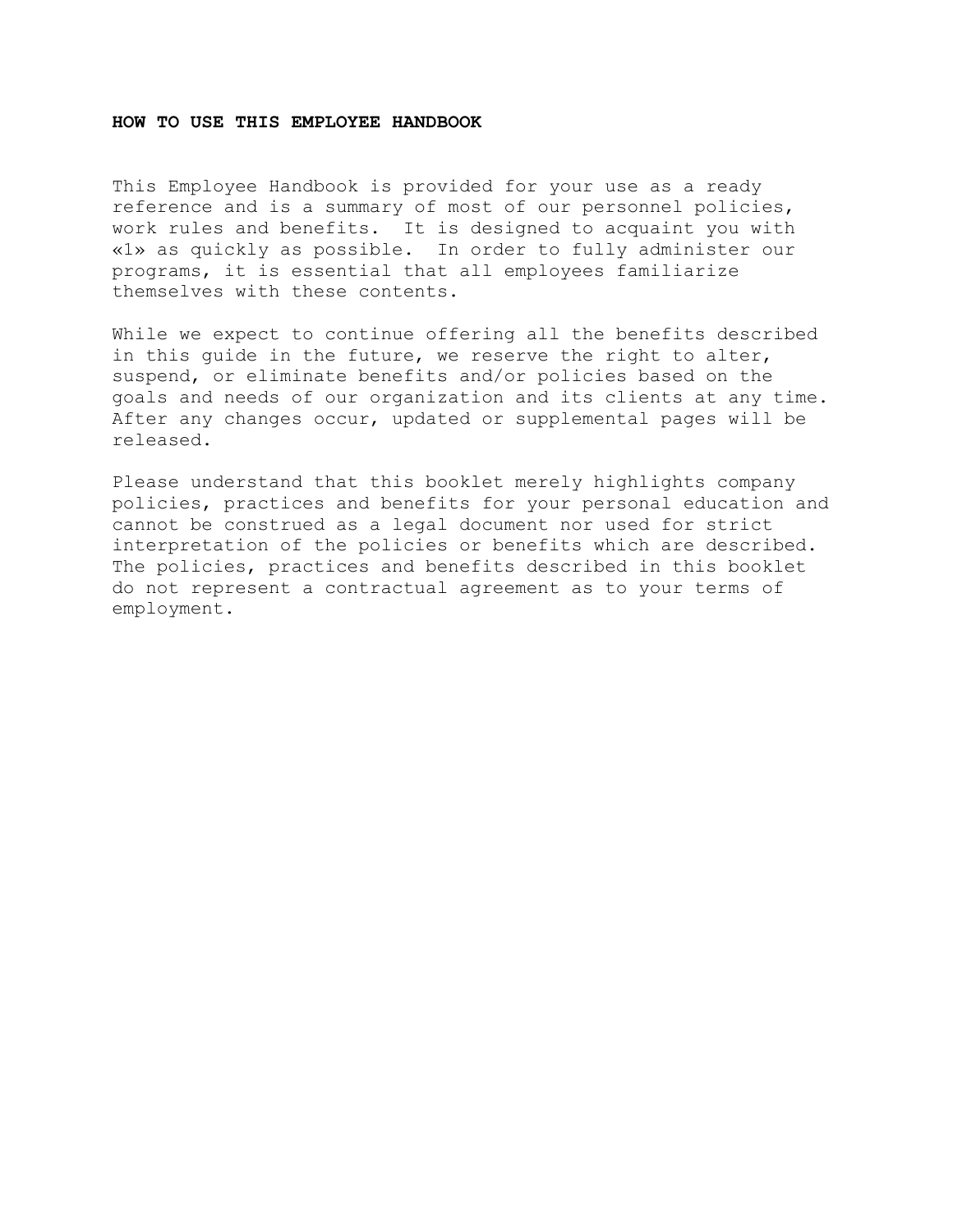#### **SECTION I THE COMPANY**

#### **I-1 MISSION STATEMENT**

«1» is in business to provide individuals with a unique opportunity to combine career paths, personal and professional development, in a friendly and professional work atmosphere; while at the same time, earning an excellent compensation package based upon their personal contributions to the agency as a whole.

«1» will provide excellent service to our customers, the insurance companies we represent and our community as a whole.

Our overriding objective is to produce an acceptable profit in each operating profit center; while at the same time, providing the above mentioned services and professionalism.

Our goal is to be the best and no less.

#### **I-2 OBJECTIVES**

The objectives of «1» are:

To merit the goodwill of our clients and the public:

- By providing our clients with top quality products at competitive prices.
- By working together with mutual respect and friendly cooperation.
- Through employee and public relations, in order that we may continue to enjoy the reputation of honesty, dependability and integrity.

To operate our business so that we will earn the profits deemed necessary, we endeavor to:

- Promote employment opportunities through continued acquisition of new clients and service of existing clients.
- Furnish facilities and equipment necessary for efficient service and marketing.
- Provide opportunities which allow for individual growth through the initiative of each employee.
- Pay fair and equitable wages based upon employee performance.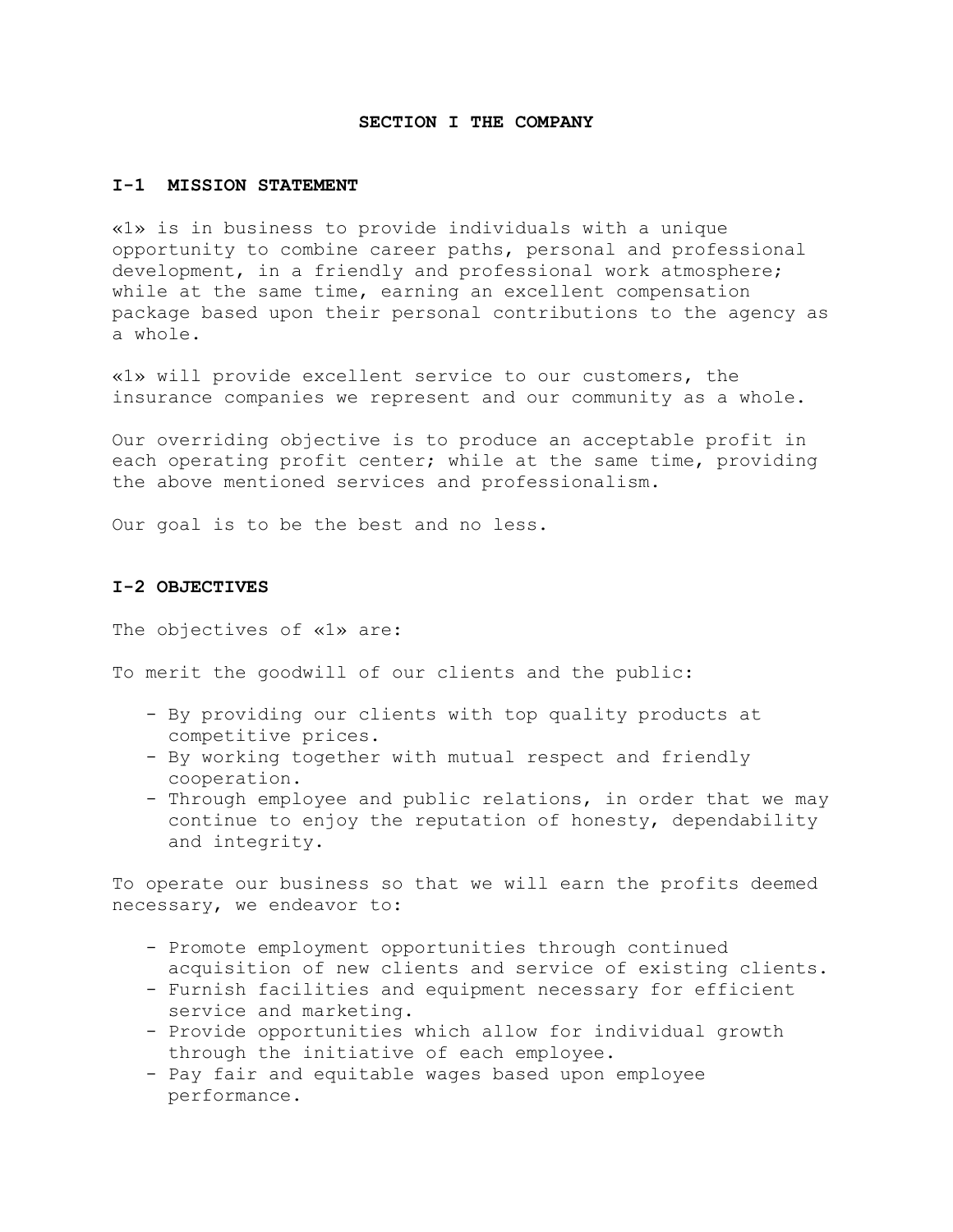Responsibility for our success as a company or your success as individuals rests upon each of us. No one person can do it alone, but as a team we can and will!

#### **I-3 HISTORY**

«2»

#### **I-4 PRODUCTS**

Products represent a substantial part of what we have to sell. Relative to products, our commitment to our clients is to be certain that each client has the best product for the premium at any given time.

This means that we must keep abreast of product changes within the marketplace. these changes necessitate searching for new markets while at the same time discontinuing representation of products which are no longer competitive. The ability to remain competitive in a changing marketplace necessitates continued research and a willingness to change.

The relationship that we have with the insurance carriers, therefore, becomes vital. They are essential to our business as are our clients. The representatives of each carrier should be treated with respect.

#### **I-5 CONFIDENTIALITY**

In the course of your work, you may have access to confidential information regarding the company, products, marketing plans, suppliers or clients. We believe that in sharing this information with you, we are all part of the same team. In turn, it is your responsibility to maintain the confidentiality charged to you. Because this trust is so essential to our business operation, violation of this trust will result in your immediate termination of employment.

#### **I-6 QUALITY**

We are proud of the reputation that «1» has earned in the insurance industry for high quality and client oriented service. We are continually striving to maintain this reputation through the commitment of service to our clients.